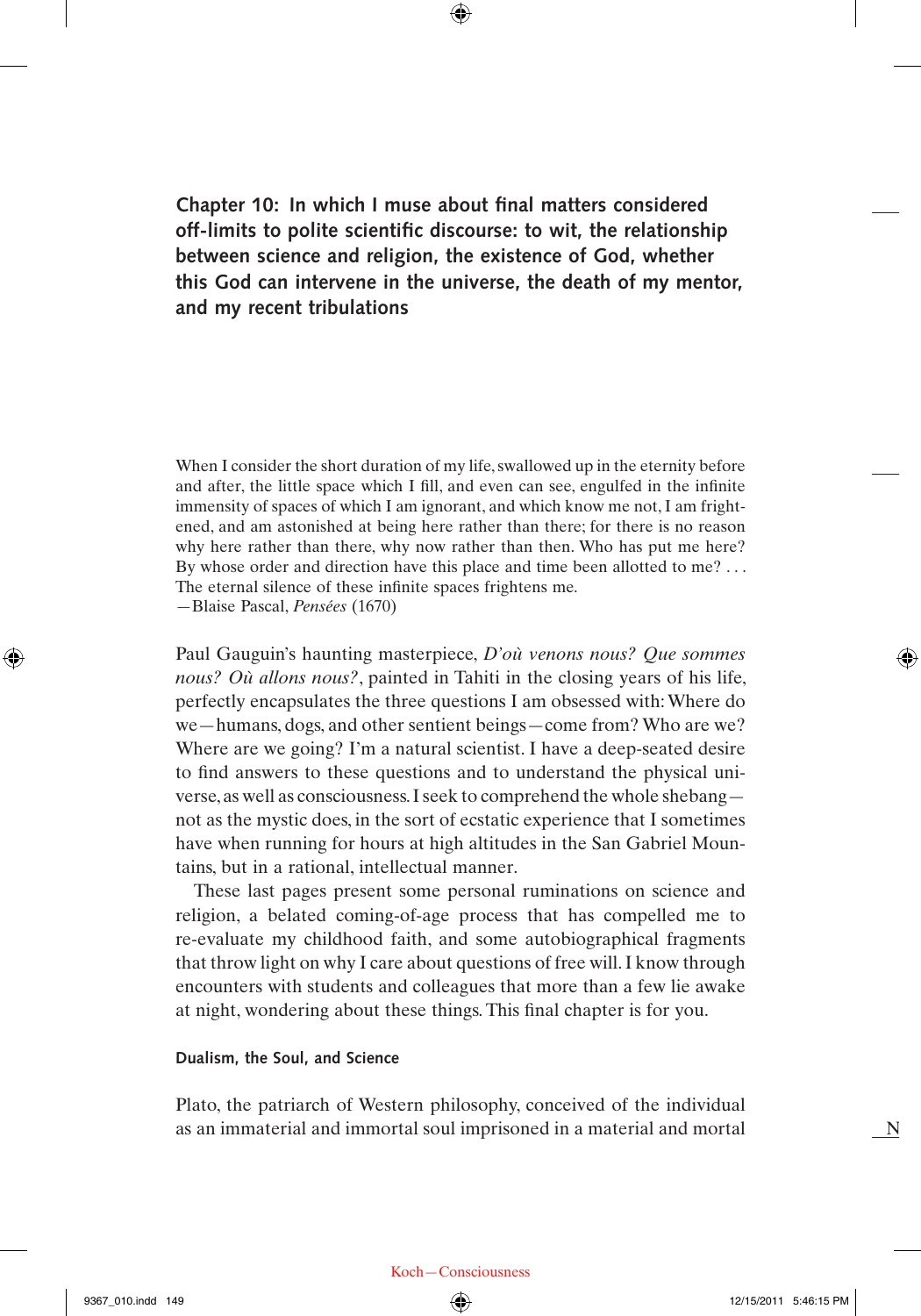body. This concept is the very embodiment (*sic*) of dualism, the belief that reality consists of two radically different sorts of things—the mental or spiritual, and the physical. Plato promulgated his ideas through the academy that he founded in 387 BCE. It was the first institution of higher learning in Western civilization. I call myself an academic after the Athenian hero *Akademos*, for whom the olive grove that hosted his school was named.

 $\textcircled{\scriptsize{+}}$ 

These platonic views were subsequently absorbed into the New Testament. They form the basis of the Christian doctrine of the soul, which will be resurrected at the end of time to live in everlasting communion with God. The belief in a transcendent, immortal soul that lies at the heart of consciousness recurs in the history of thought and is widely shared by many faiths throughout the world.

Many readers will not have much sympathy with such an overtly dualistic belief. Yet fundamentalism, the uncompromising rejection of a rational, humanistic, liberal world view in favor of a rigid adherence to doctrine and core beliefs about the body and the soul, is on the rise worldwide. This is as true of Christian fundamentalism as it is of extreme Islamic variants. And more than ever, young men are willing to kill others and themselves in the name of their particular god. Not quite what Nietzsche had in mind when he declared in delirious tones, "God is dead!"

Contemporary academic books dealing with the mind–body problem dispense with God and the soul in an aside—if they mention them at all. In a dismissive way, the author points to the obvious incompatibility of science and these antiquated modes of thinking. What a far cry from the situation three or four centuries ago, when books and buildings were dedicated *ad majorem dei gloriam*, to the greater glory of God!

Descartes, the Enlightenment philosopher, postulated that everything under the Sun is made out of one of two substances. The sort of stuff that you can touch and that has spatial extension is *res extensa*; this includes the bodies and brains of animals and people. The stuff that you can't see, that has no length and width, and that animates the human brain is *res cogitans*, soul stuff.

The working of our brain is typically compared with the most advanced technology of the day. Today, it is the vast and tangled Internet. Yesteryear, it was the digital computer. Yester-century, it was the moving statues of gods, satyrs, tritons, nymphs, and heroes in the fountains at the French court in Versailles. Descartes argued that, like the water that powered these simple machines, "animal spirits" flow through the arteries, cerebral cavities, and nervous tubules of all creatures, making them move. In a

N

⊕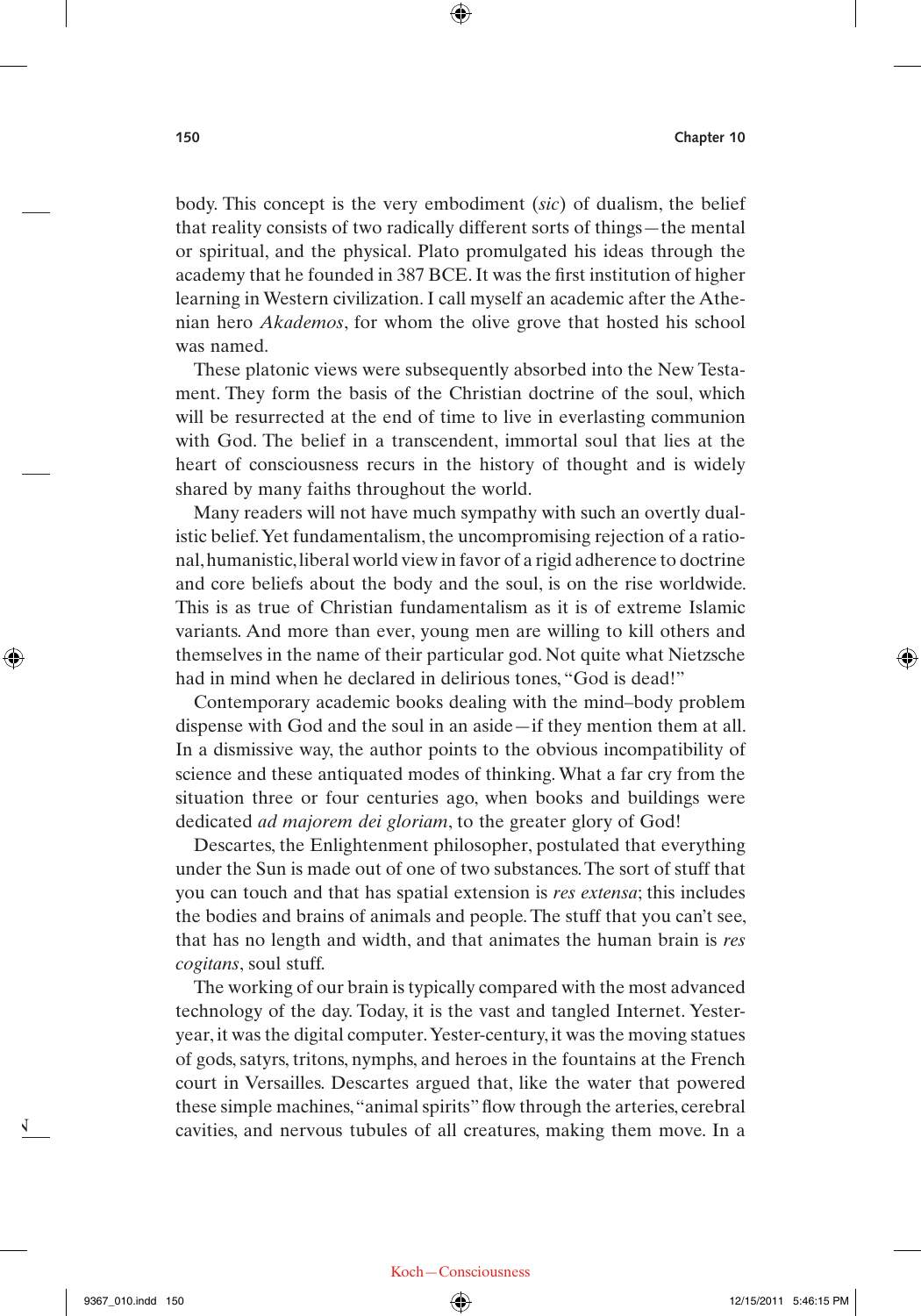radical break with the Medieval scholastic tradition and its endless speculations, Descartes sought mechanical explanations for perception and action. Informed by his dissections of brains and bodies, he argued that most behaviors are caused by the action of particles distinguished by their size, shape, and motion.

⊕

But Descartes was at a loss to conceive of mechanisms for intelligence, reasoning, and language. In the seventeenth century, nobody could envision how the mindless application of meticulously detailed, step-by-step instructions, what we today refer to as algorithms, makes computers play chess, recognize faces, and translate Web pages. Descartes had to appeal to his mysterious, ethereal substance, *res cogitans*, that in some nebulous manner did the thinking and reasoning. As a devout Catholic, he safeguarded the absolute distinction between humans and soulless animals by restricting *res cogitans* to the former. As he wrote quite unequivocally, a dog may howl pitifully when hit by a carriage, but it does not feel pain.

If I have learned anything in my lifelong exploration of the mind–body nexus, it is this: Whatever consciousness is—however it relates to the brain—dogs, birds, and legions of other species have it. As I laid out in chapter 3 and reemphasize in the last chapter, canine consciousness is not the same as ours—for one thing, dogs are much less introspective and don't talk—but there is no question that they, too, experience life.

Two recent defenders of dualism, the philosopher Karl Popper and the neurophysiologist and Nobel laureate John Eccles, made an appearance in chapter 7. Let me repeat a point I made there when discussing their views on Libertarian free will. The dualism they advocate, in which the mind forces the brain to do its bidding, is unsatisfactory for the reason that the 25-year-old Princess Elisabeth of Bohemia had already pointed out to Descartes three centuries earlier—by what means does the immaterial soul direct the physical brain to accomplish its aim? If the soul is ineffable, how can it manipulate actual stuff such as synapses? It is easy to see causality flowing from the brain to the mind, but the reverse is difficult. Any mind-to-brain communication has to be compatible with natural laws, in particular with the principle of energy conservation. Making the brain do things, like messing with synapses, takes work that the soul would have to perform and that has to be accounted for.

The nature of the interaction between the two is not the only problem. How does the soul remember anything? Does it have its own memory? If so, where? What logic does it follow? What happens to the soul when the brain dies? Does it float around in some sort of hyperspace, like a ghost? And where was this soul before the body was born? These

⊕

N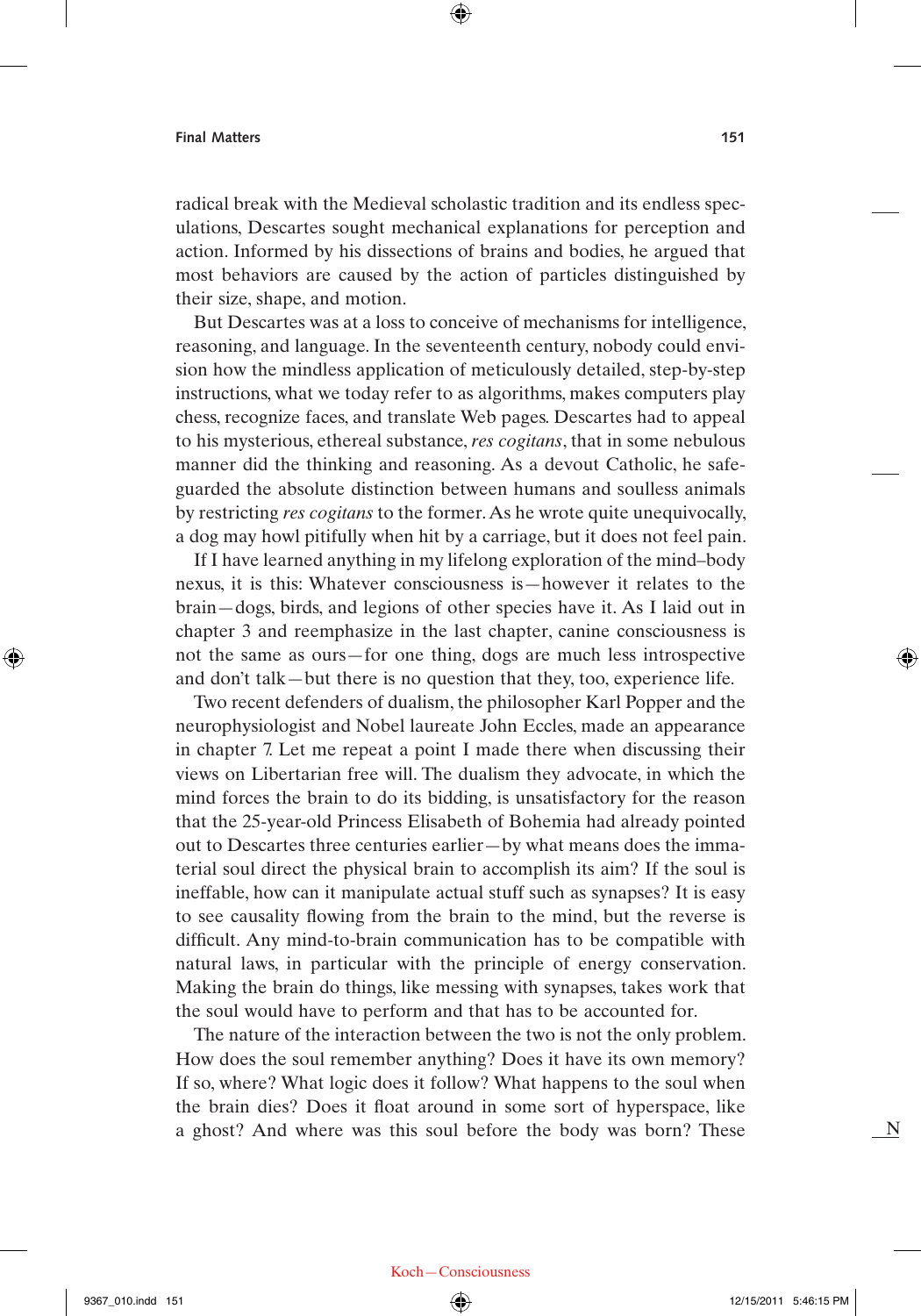questions do not have answers that are compatible with what we know about the physical world.

⊕

If we honestly seek a single, rational, and intellectually consistent view of the cosmos and everything in it, we must abandon the classical view of the immortal soul. It is a view that is deeply embedded in our culture; it suffuses our songs, novels, movies, great buildings, public discourse, and our myths. Science has brought us to the end of our childhood. Growing up is unsettling to many people, and unbearable to a few, but we must learn to see the world as it is and not as we want it to be. Once we free ourselves of magical thinking we have a chance of comprehending how we fit into this unfolding universe.

The dominant intellectual position of our day and age is physicalism at rock bottom all is reducible to physics. There is no need to appeal to anything but space, time, matter, and energy. Physicalism—a halftone away from materialism—is attractive because of its metaphysical sparseness. It makes no additional assumptions.

In contrast, such simplicity can also be viewed as poverty. This book makes the argument that physicalism by itself is too impoverished to explain the origin of mind. In the previous chapter, I sketched an alternative account that augments physicalism. It is a form of property dualism: The theory of integrated information postulates that conscious, phenomenal experience is distinct from its underlying physical carrier. Informationally speaking, the experience of being sad is a crystal, a fantastically complex shape in a space of a trillion dimensions that is qualitatively different from the brain state that gives rise to sadness. The conscious sensation arises from integrated information; the causality flows from the underlying physics of the brain, but not in any easy-to-understand manner. That is because consciousness depends on the system being more than the sum of its parts.

Think of this crystal as the twenty-first-century version of the soul. But, *hélas,* it is not immortal. Once the underlying physical system disintegrates, the crystal is extinguished. It returns to where it was before the system was constituted.

Before such a breakdown occurs, however, the causal relationships that make up this crystal could be uploaded onto a computer. This is the infamous *Singularity* that Ray Kurzweil and other technologists are hoping will render them immortal—rapture for nerds. And once the associated integrated information is reduced to patterns of electrons, it can be copied or edited, sold or pirated, bundled with other electronic minds, or deleted.

N

⊕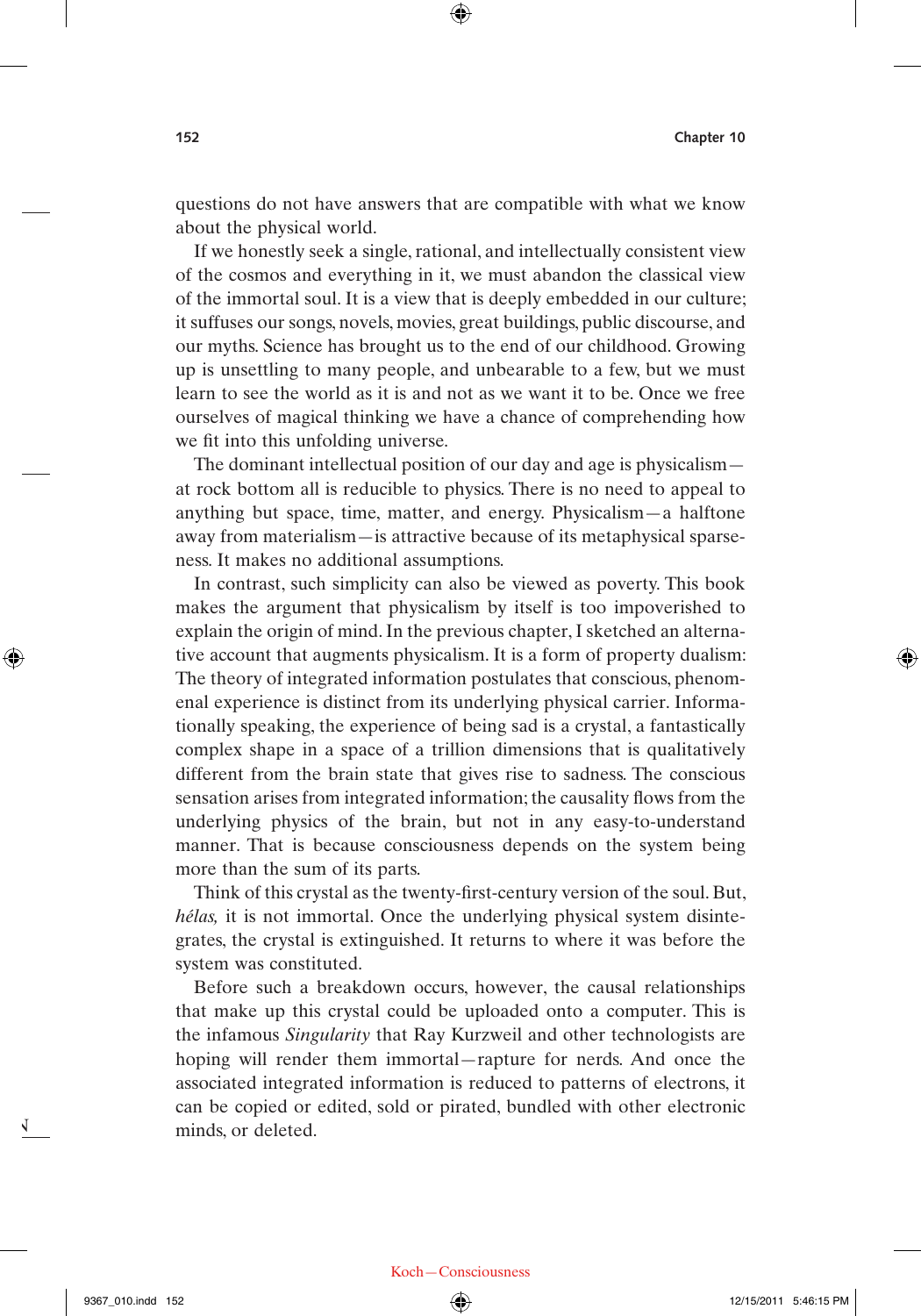But without some carrier, integrated information can't exist. Put succinctly: no matter, never mind.

 $\textcircled{\scriptsize{+}}$ 

### **Religion, Reason, and Francis Crick**

Francis Crick exemplified the historical animosity between religion and science. Nothing in his tolerant, middle-class British upbringing would suggest this, but from many discussions with him I know that he felt motivated to rid the world of God, replacing supernatural explanations of life and of consciousness with explanations based firmly on natural forces. He wanted to exile God permanently from the sphere of rational and educated discourse.

Francis succeeded spectacularly in his goal of understanding life. Although the origins of life in a prebiotic world remain murky, the conceptual scaffolding for its evolution is all there. It is too early to tell how many inroads he made toward his second goal.

Francis's opposition to organized religion became legendary when he resigned from Churchill College at Cambridge University in 1961 to protest plans to add a chapel to the college grounds. Francis was of the opinion that religion had no place in a modern college with an emphasis on science, mathematics, and engineering. Sir Winston Churchill—in whose name the college had been founded—tried to appease him by pointing out that the money for the construction of the chapel was being raised privately and that nobody would be forced to attend services there. Francis replied by proposing a fund for the construction of a brothel associated with the college: nobody would be forced to take advantage of its services, and it would accept men no matter what their religious beliefs. Included in his letter was a down payment of ten guineas. Understandably, this put an end to any further correspondence between the two men.

By the time I knew Francis, his strident opposition to any sort of religious thinking had become muted. At dinner with him and Odile in their hilltop home, we occasionally discussed the Roman Catholic Church and its position on evolution, celibacy, and so on. He knew that I was raised as a Catholic and continued sporadically to attend mass. He never delved into the basis of my faith, as he was a kind man and wanted to spare me the embarrassment of groping for an explanation—particularly as my faith did not interfere with our quest to understand consciousness within a strictly empirical framework.

Remarkably, in his 1994 book *The Astonishing Hypothesis*, in which he outlines his views on the mind–body problem, he admits, "Alternatively,

⊕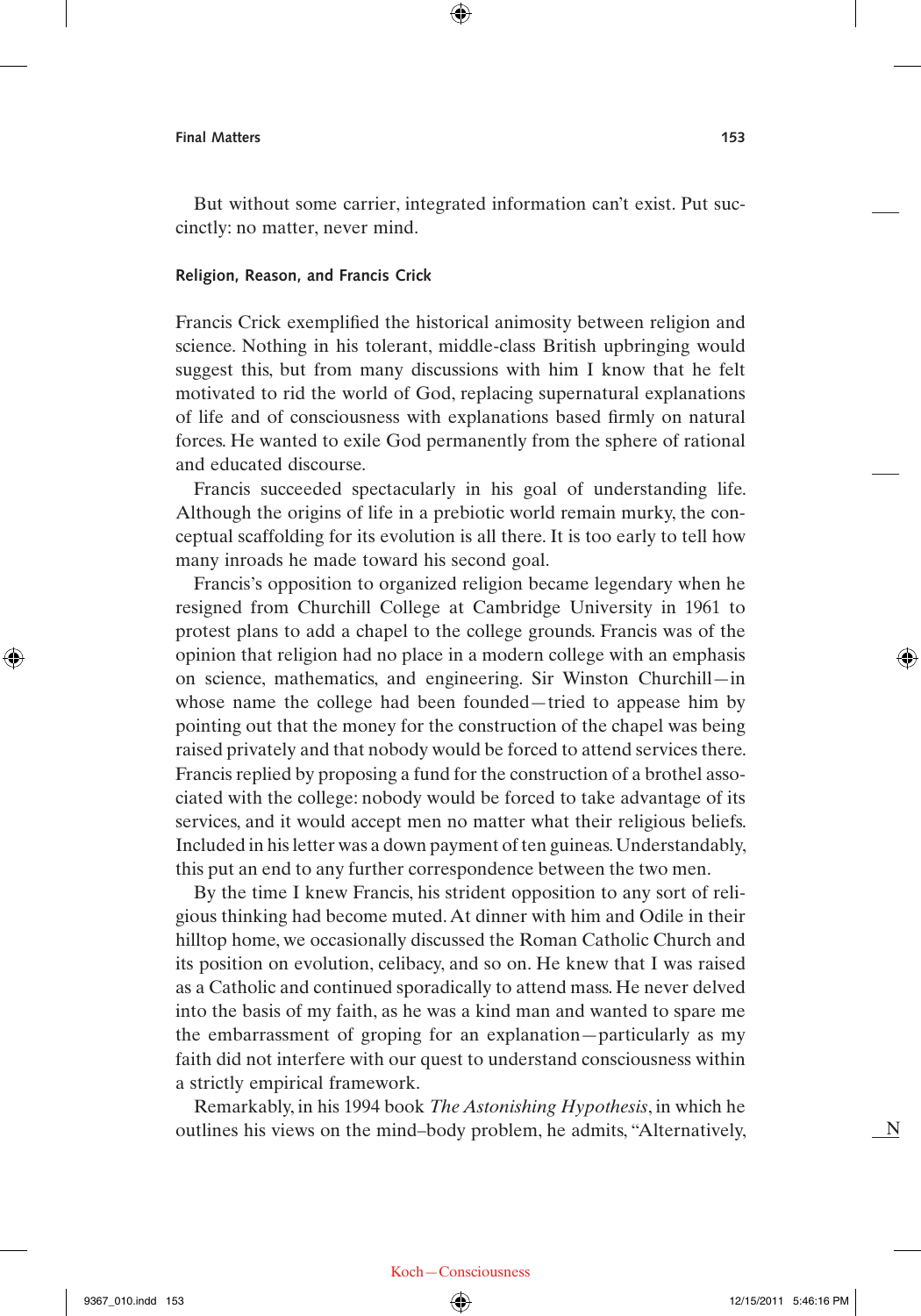some view closer to the religious one may become more plausible." This startling concession was immediately neutralized by, "There is always a third possibility; that the facts support a new, alternative way of looking at the mind-brain problem that is significantly different from the rather crude materialistic view many neuroscientists hold today and also from the religious point of view." This was not an expression of political correctness—far from it. More than anybody else I know, Francis was open to new, alternative, and even radical explanations, provided they were consistent with most of the established facts, verifiable, and opened up new avenues of thought and experimentation.

⊕

# **Deism, or God as the Divine Architect**

The greatest of all existentialist puzzles is why there is anything rather than nothing. Surely, the most natural state of being—in the sense of assuming as little as possible—is emptiness. I don't mean the empty space that has proved so fecund in the hands of physicists. I am referring to the absence of anything: space, time, matter, and energy. Nothing, *rien, nada, nichts*. But we are here and that is the mystery.

Writing in the trenches of World War I and as a prisoner of war, the young Ludwig Wittgenstein expressed the wonder of it in his *Tractatus logico-philosophicus*: "It is not *how* things are in the world that is mystical, but *that* it exists."

Cosmology has tracked this question down to the point of creation itself, the unimaginably fiery Big Bang. It took place 13.7 billion years ago, in truly deep time, utterly beyond any human experience. And it is there—despite the best efforts of Stephen Hawking and others—that physics meets metaphysics.

Who or what set the conditions for the initial singularity, when everything was compressed into a single point of infinite density? Where did it come from? Doesn't the principle "from nothing comes nothing" hold for the universe as a whole as much as for anything in it? And where do the laws governing this universe originate? Who or what set up quantum mechanics and general relativity? Are these laws necessary? Could the universe obey other laws and still remain self-consistent? Is a universe that does not obey quantum mechanics viable, or even conceivable?

One rational explanation is a demiurge, a Supreme Being who always was, is, and will be. Outside of time, this entity created the natural laws and willed the Big Bang into existence. Physics then begat a stable spacetime fabric and our universe. After this initial act of creation, the Divine

N

⊕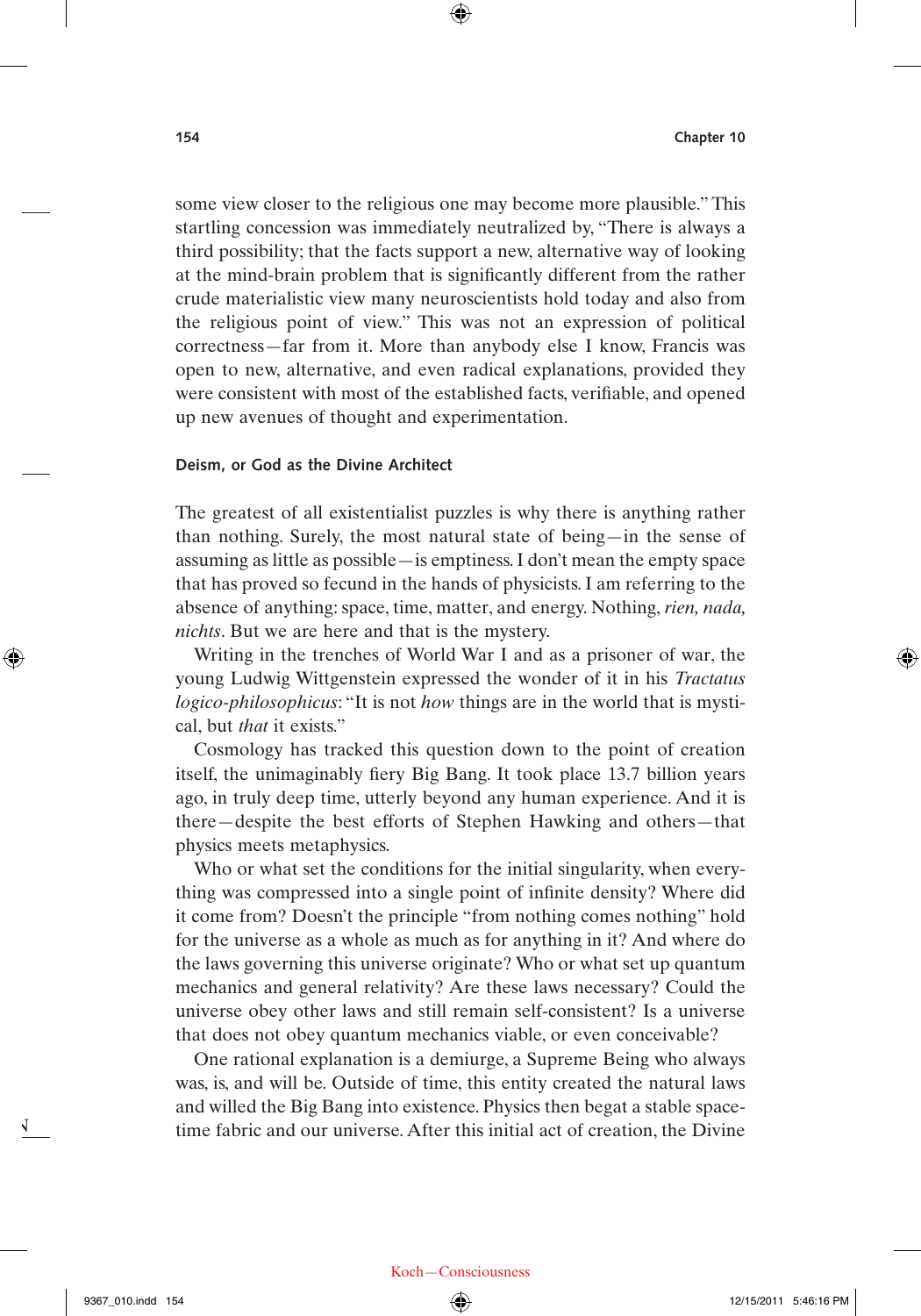Architect left the cosmos to its own devices, free to evolve by chance and necessity. Eventually, creatures arose from the primeval slime and built temples to praise this Supreme Being. This is the *Creator* or *Divine Providence* that the American Declaration of Independence speaks of. Thomas Jefferson and Benjamin Franklin were deists, as a belief in such a naturalistic God is called.

⊕

Science gives a valid description of the way things interact with each other and how they change from one form into another. That galaxies, cars, billiard balls, and subatomic particles act in a regular manner that can be captured by mathematics, and that can therefore be predicted, is nothing short of amazing. Indeed, some physicists and mathematicians most famously Albert Einstein—believe in such a creator precisely because of this "miraculous" state of affairs. It is not difficult to imagine a universe so complex that it is incomprehensible. But the deist's God created a universe that is not only hospitable to life, but also so predictable that its regularity can be apprehended by the human mind.

Yet we search in vain for direct empirical evidence for such an eternal being above and beyond natural forces. God leaves no residue in our test tubes nor tracks in our bubble chambers. God does not reveal himself through logic, either. As the astronomer-philosopher Immanuel Kant argued, all proofs of the existence of God are flawed. No chain of bulletproof arguments leads from unassailable propositions to the firm conclusion that God must, of necessity, exist. (The opposite is also true—it can't be proved that there is no God.) Again, Wittgenstein puts it sparingly: "God does not reveal himself *in* the world."

The early 1970s saw a new twist to this debate—namely, the *anthropic principle*, the observation that the universe is ever so friendly to stable, self-replicating biochemical systems. If the physical constants and parameters that govern the cosmos were slightly different, complex molecules, and therefore life, could not exist. In that sense, "anthropic" is a misnomer, for the principle does not refer to human life; rather, it should be called the "biotropic" or, perhaps, the "biophilic" principle.

Take Newton's law of gravity and Coulomb's law, which governs the way electrically charged particles attract and repel each other. Both laws have the same form, stating that the forces decay with the square of the distance between any two particles. Only the constant in front of the quadratic decay term differs. Intriguingly, the attraction between two opposite charges must be exactly 10,000 trillion, trillion, trillion times stronger than their mutual gravitational attraction in order for life as we know it to form. A itsy-bitsy more or less and we would not be around.

⊕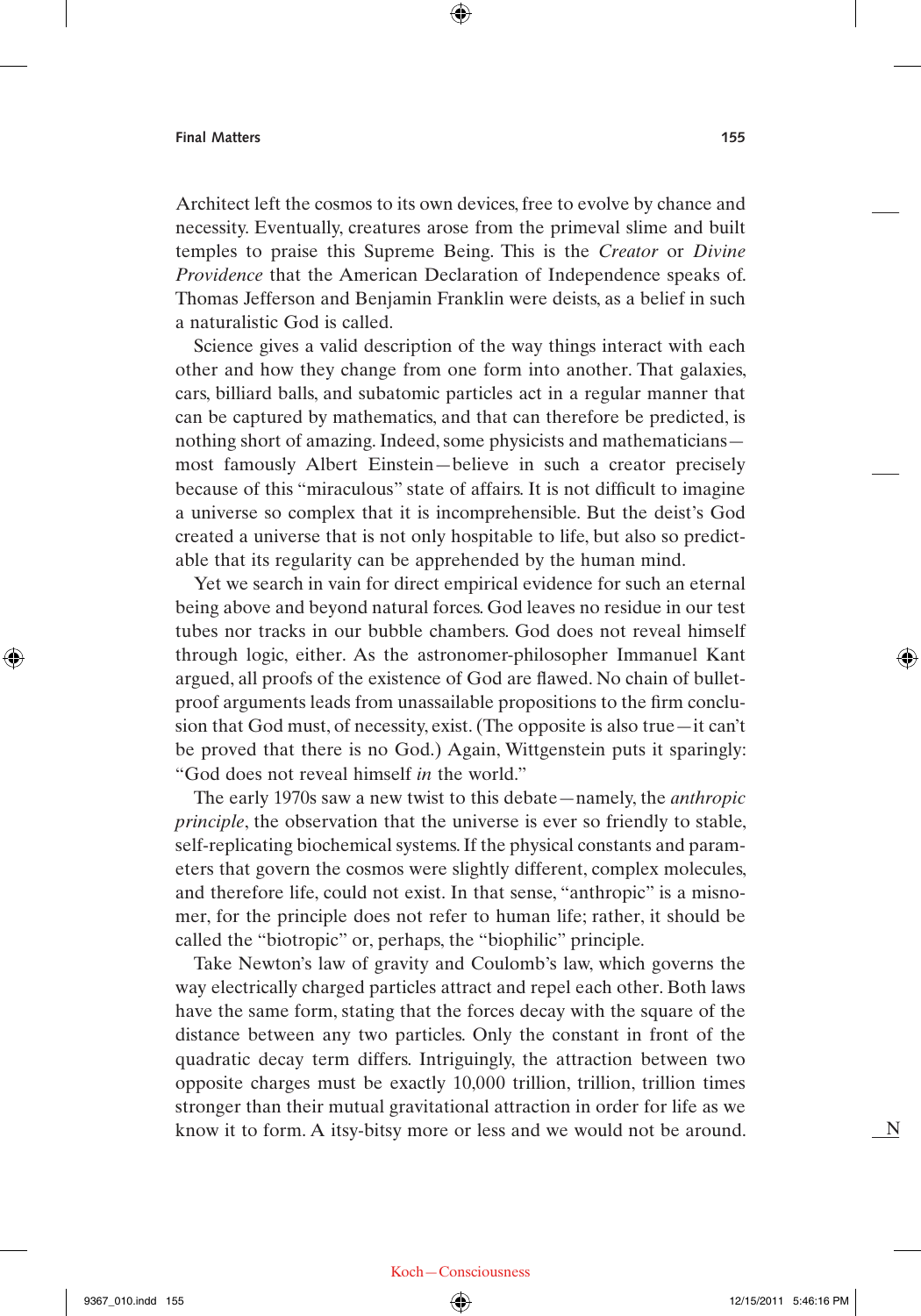Another cosmic constraint is that the sum of all positively charged particles in the universe must equal the sum of all negatively charged particles; otherwise, electromagnetism would dominate gravity, and stars, galaxies, and planets couldn't form. The number of electrons must equal the number of protons to within one part in a trillion, trillion, trillion. If the strong nuclear force were slightly stronger or weaker than it actually is, either nothing but hydrogen or no elements heavier than iron would exist. If the universe had expanded too rapidly, protons and neutrons couldn't have bonded into atomic nuclei. If the initial expansion of the universe had been ever so slightly slower, the fiery brew that made up the early universe would have been too hot for nuclei to have formed. In short, an amazing number of "coincidences" had to occur to give rise to a universe that was stable for a sufficiently long time and diverse enough in chemical elements to support complex, carbon-based life forms.

 $\textcircled{\scriptsize{+}}$ 

Some argue that the anthropic principle is tautological: If the universe had not been friendly to life, we wouldn't be around to ponder its existence. This assumes that there is an uncountable number—in time or in space—of parallel universes that are inhospitable to life and that we happen to be in the one that is conducive to life. The trouble is that we don't know about these other universes—they have never been observed. Maybe we live in a multiverse, containing an infinite number of noninteracting and nonobservable universes. Possibly. But assuming an uncountable number of worlds is a very strong assumption and is as *ad hoc* as the hypothesis of a Supreme Architect who rigged the laws of physics to facilitate the formation of life.

The lively debate triggered by the anthropic principle shows no signs of settling down.

What remains is neither empirical knowledge nor logical certainty, but faith. Some, such as the physicists Stephen Hawking and Leonard Mlodinow, express their faith that a yet-to-be-proven theory of physics called M-theory will demonstrate why the universe has to exist the way it does. Others find this a questionable promissory note at best and have faith in different principles.

#### **Theism, or God as the Interventionist**

What power does God have? Can the Supreme Being influence the course of events in his creation? After all, people pray in the expectation that God will listen to them—provided that their intentions are pure and

N

⊕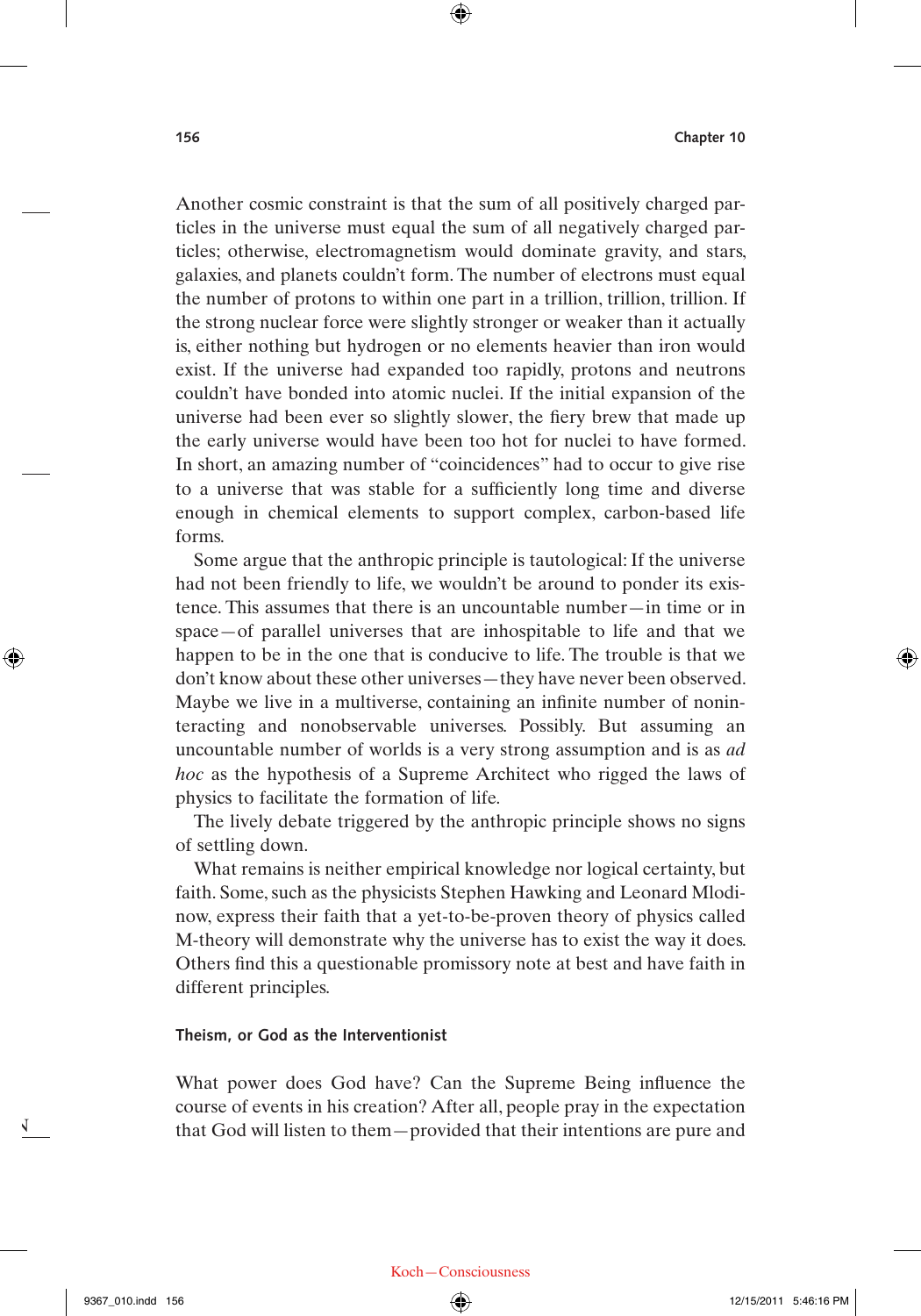their belief sincere—and will intercede on their behalf to cure a sick child, steady a rocky marriage, or bless a new business. If God is unable to do any of these things, why bother? (I'm not concerned here with the possible beneficial psychological effects of praying, such as relief from anxiety. I'm after bigger game.)

 $\textcircled{\scriptsize{+}}$ 

Theism is the belief in an activist God who intervenes in the universe. Is Theism compatible with science? When something outside the universe, not subject to natural law, causes something inside the universe to happen, people speak of a miracle. So, the question needs to be rephrased as, are miracles compatible with science? The answer is an unambiguous no.

Take Jesus' first public action (according to the New Testament), turning water into wine at a wedding in Canaan. This runs counter to a fundamental principle, the conservation of mass–energy. The aromatic and ether molecules making up the wine had to come from somewhere. Water molecules can be converted into carbon and the other elements and molecules that constitute wine, but this is a feat of nuclear synthesis that requires prodigious amounts of energy. Nothing like that was reported.

Every time this conservation principle is tested, it is found to be sound, from the infinitesimally small to the unimaginably large. It is, therefore, extremely unlikely that the miracle in Canaan took place.

Scientists are guided by a heuristic principle of deductive reasoning called *Occam's razor*. Named after the fourteenth-century English friar and logician William of Ockham, it states that of two equally good explanations for a phenomenon, the simpler one is more likely to be true. A more convoluted explanation is less likely than a more parsimonious one. It is not a logical principle but a working rule.

When reconstructing an anomalous event, a murder or an airplane crash, investigators can never determine with absolute certainty what happened. But Occam's principle narrows the options. Occam's razor slashes hither, eliminating the unknown assailant with no apparent motive who left no physical trace but who, so claims the defense attorney, was responsible for the murder. Occam's razor slashes thither, decimating the theory of a secret government conspiracy that brought down the airplane but that necessitates an unlikely chain of events and the active participation of many people. Occam's razor is an invaluable tool, eliminating superfluous entities from consideration.

The possibility of a Supreme Being turning water into wine is so outlandish that it can be rejected using Occam's razor. It is far more likely

⊕

N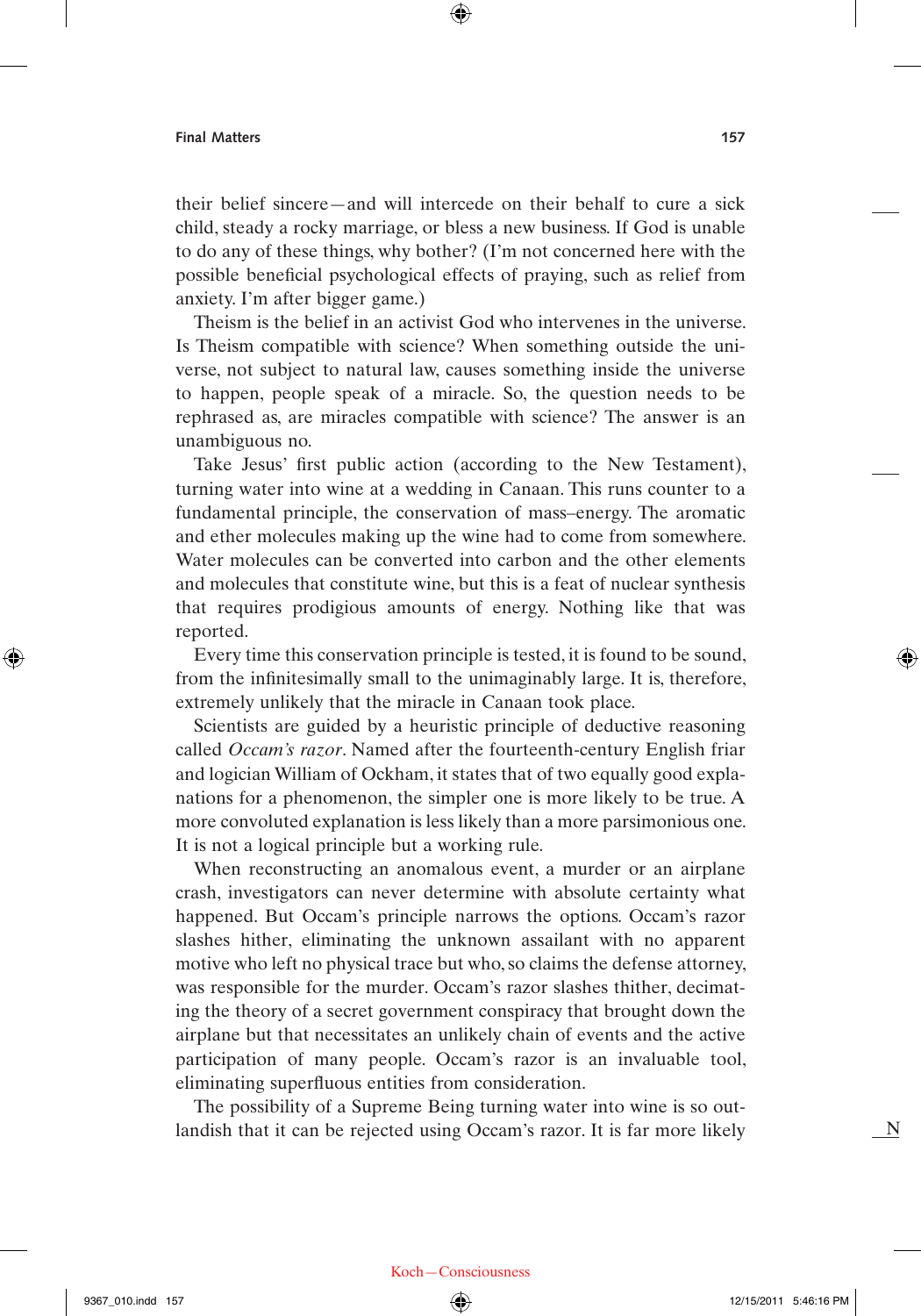that something else, obeying the laws of physics, was the cause. Maybe the wedding organizers discovered long-forgotten flasks of wine in the basement. Or a guest brought the wine as a gift. Or the story was made up to cement Jesus' reputation as the true Messiah. Remember Sherlock Holmes' advice: "When you have eliminated the impossible, whatever remains, however improbable, must be the truth."

 $\textcircled{\scriptsize{+}}$ 

Miracles are not in the cards. The fabric of everyday reality is woven too tightly for it to be pulled asunder by extranatural forces. I'm afraid that God is an absentee cosmic landlord. If we want things to happen down here, we had better take care of them ourselves. Nobody else is going to do it for us.

#### **Can Revelation and Scripture Be Helpful?**

Traditionally, the most important source of knowledge about the transcendental is revelation—the direct, first-hand experience of God. Saul's encounter with the living God on the road to Damascus turned him from a persecutor of the early acolytes of Jesus into the apostle Paul, Christianity's greatest missionary. The seventeenth-century French mathematician, physicist, and philosopher Blaise Pascal likewise experienced God in this manner: A description of his searing experience was found on a parchment sewn into the lining of his coat. The writings of saints and mystics from all religious traditions contain encounters with the Absolute and the feeling of oneness with the universe.

If I had experienced God in this manner, if I would have seen the burning bush and felt some manifestation of the *Mysterium tremendum*, I would not be writing these lines. I wouldn't have to resort to inadequate reason to figure things out.

Because I only have reason to fall back on, I admit to skepticism when considering the ontological (but not the psychological) validity of such life-changing experiences. As a husband, father, son, brother, friend, lover, colleague, scientist, citizen, and avid reader of history, I continue to be amazed by the ability of highly educated and intelligent people to fool themselves. You and I are convinced that our motives are noble, that we are smarter than most, that the opposite sex finds us attractive.

Nobody is immune from self-deception and self-delusion. We all have intricate, subliminal defense mechanisms that allow us to retain beliefs that are dear to us, despite contravening facts. September 11, the Iraq debacle, and the Lehman Brothers' bankruptcy vividly demonstrate that the "elite" suffer from these failures of common sense as much as

N

↔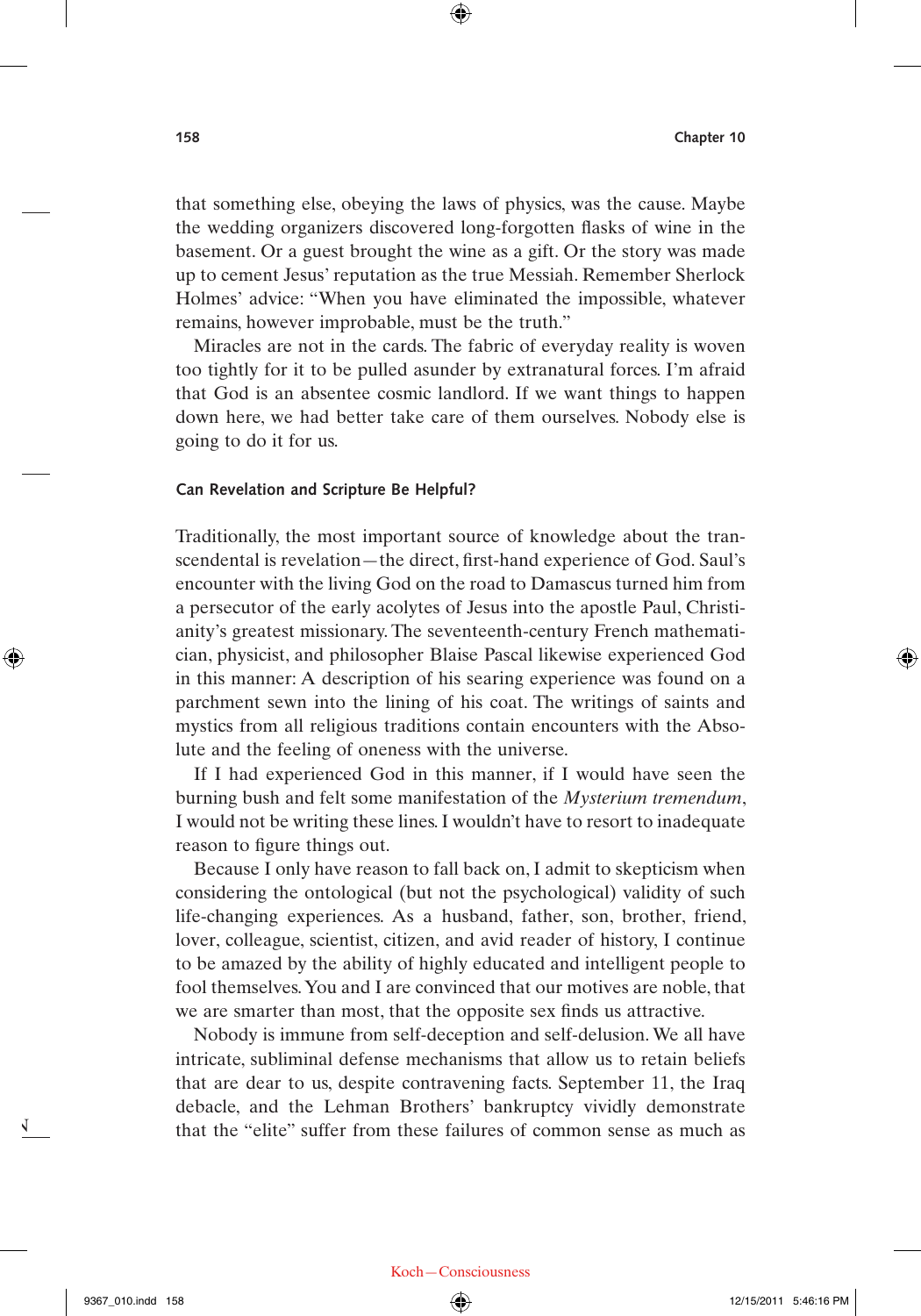anybody else. A Caltech colleague, the physicist Richard Feynman, said "The first principle is that you must not fool yourself, and you are the easiest person to fool." Our pathological propensity for interpreting any event in the light of what we want to believe is exactly why double-blind experimental protocols are so essential in science and medicine. They root out the experimentalist's hidden biases, which otherwise contaminate the results.

⊕

Given these uncomfortable facts about human nature, I am doubtful that intense religious experience, although no doubt genuinely felt, reveals anything about the actual existence of God. Too much is at stake for people to be objective. I do not deny such experiences, but I am wary of their interpretation. I stand ready with sodden blankets and the cold water of reason.

I am equally skeptical when turning to Holy Scripture, another traditional source of religious thought and teaching. The idea that the experiences and thoughts of men who lived thousands of years ago are relevant to our understanding of the universe and our place in it strikes me as quaint. The books of the Bible were written before the true age and extent of the cosmos were even remotely imagined, before the evolutionary bonds between humans and animals were understood, before the brain was identified as the seat of the mind (neither the Old nor the New Testament mentions the brain a single time).

Moreover, the observation that different societies and cultures have foundational texts and traditions that are quite at odds with each other, differences that some followers are willing to kill and to die for, does not increase my confidence in these received "truths." (What strange gods, rituals, and beliefs will join this pantheon if we ever find civilizations on distant stars? Can they, too, attain salvation? Did Jesus die for them as well?) Given this marketplace of religions, on what basis should I choose one over the others? For many years I, like the vast majority of people, believed what my parents believed. But that is not a truly informed choice.

The Old and New Testaments, the Koran, and other religious texts are poetic, inspirational, and insightful about enduring human needs and desires. They provide the ethical foundations that have guided the faithful for millennia. Holy writ reminds us, again and again, that each individual is part of something larger, part of a larger community of believers, and part of creation. Contemporary cultural, political, and social life revolves around the golden calf of greed and consumption. Wars and conflicts, stock market crashes, and environmental degradation and shortages of water and oil remind us that we neglect these essential

⊕

N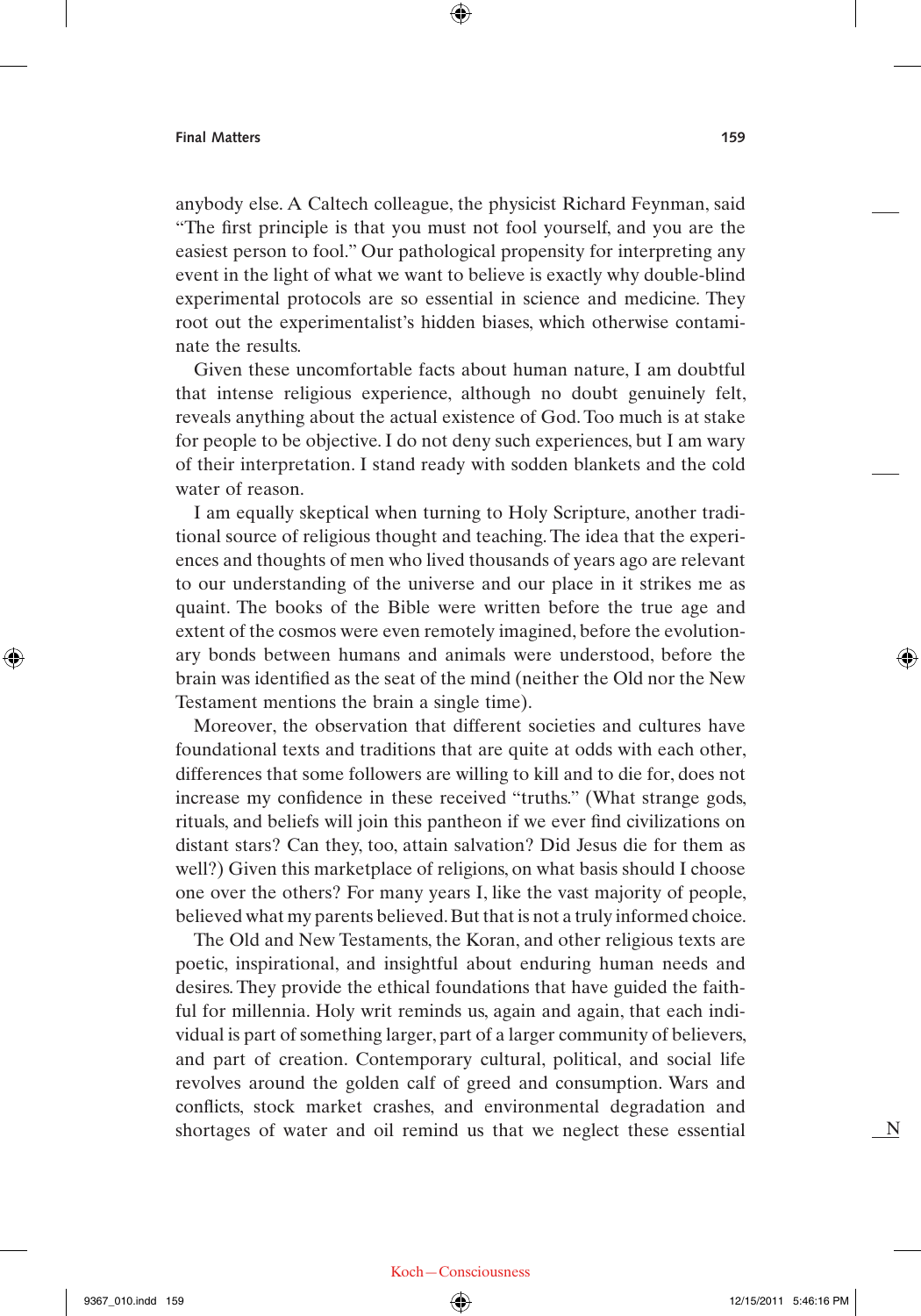truths at our peril. But as we learn more about the universe, the relevance of these sacred texts to the contemporary world lessens.

⊕

Let me give you a personal example of how the scientific insights discussed in this book have made a concrete difference in my life. As I explained earlier, many—and possibly all—animal species have subjective, phenomenal feelings. They experience pleasure and pain, are happy and sad. In light of this knowledge, how can we justify raising animals under atrocious, industrial conditions, far removed from their natural habitats, in order to eat them? How can we breed sentient beings for their flesh? How can we justify locking up young calves in tight, closed boxes where they can't turn around or lie down and deprive them of any social contact for the duration of their short life just so we can eat their white and tender flesh? This is particularly barbaric today, when nutritious, good-tasting, cheap—and more healthful—alternatives to meat are readily available. Yet, it was difficult for me to follow through on this intellectual insight with action—the taste of flesh is very deeply ingrained in our cuisine and palates. Then, in 2004, Susan Blackmore, an intrepid British psychologist with rainbow-colored hair, interviewed me for a book of hers. I had just concluded a riff on mouse consciousness with a plea to not kill mice thoughtlessly, as many researchers who work with them do, when Susan asked me, out of the blue, whether I ate meat. We looked at each other for a while, silently, until I sighed to cover up my embarrassment at having been revealed a hypocrite. This incident really bothered me.

When a year later my beloved Nosy died, I was moved to act. Of the six dogs I have lived with, I grew fondest of this ever-so-savvy, playful, and intensely curious black German shepherd. When she passed away, I was distraught; I still dream about her today. I asked myself that night, as she lay dying in my arms, how could I cry over her but happily eat the flesh of lambs and pigs? Their intelligence and brains are not that different from those of dogs. From that night on, I stopped eating mammals and birds, though somewhat inconsistently, I still consume fish.

None of the Ten Commandments teaches us to avoid eating the flesh of sentient creatures. None of them instructs us to take care of planet Earth. The Decalogue is not helpful in making end-of-life decisions or dealing with reproductive cloning. We need a new set of commandments, one appropriate for our times, as is forcefully advocated by the philosopher and ethicist Peter Singer, one of the founders of the modern animal rights movement.

N

⊕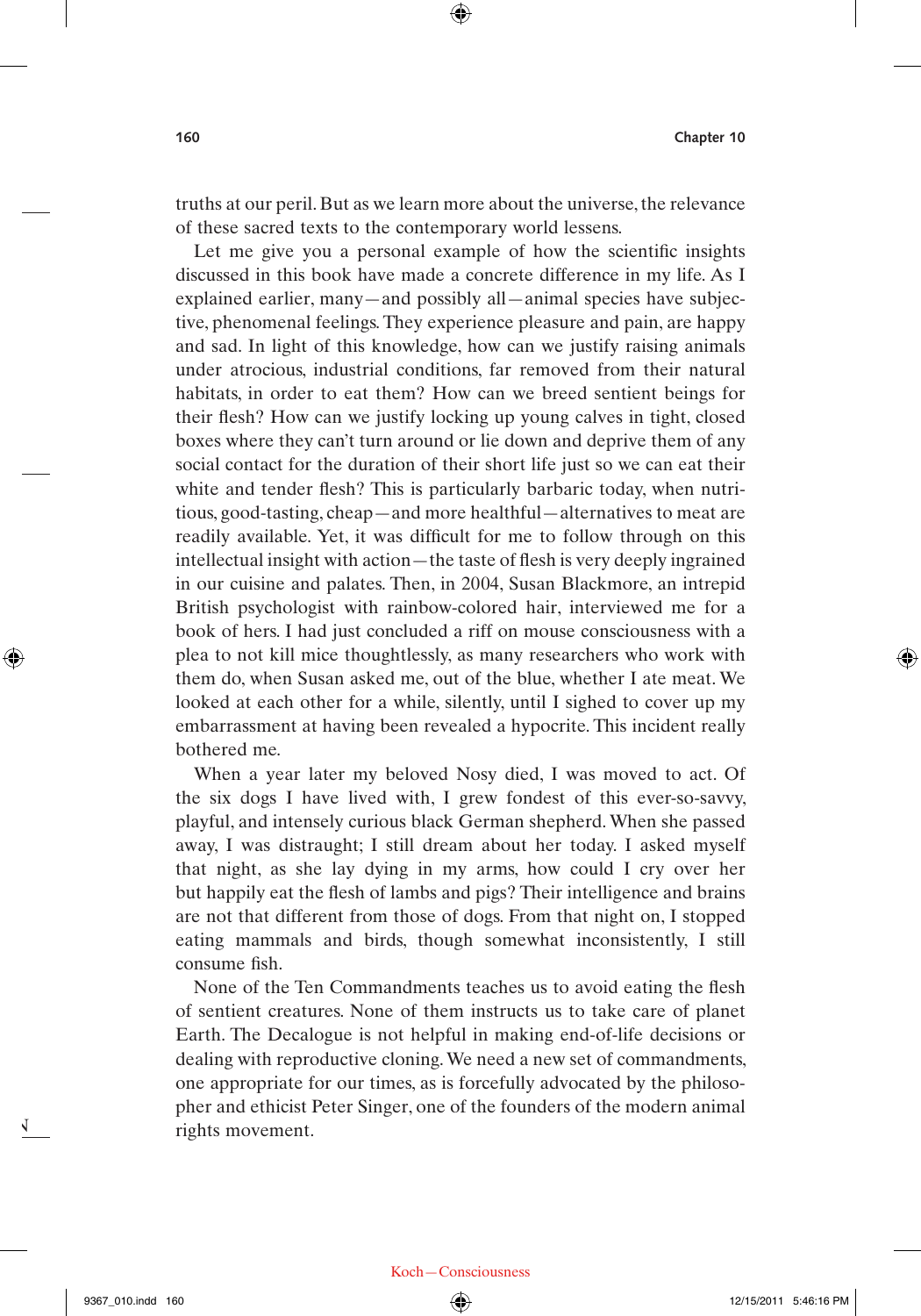# **Et in Arcadia Ego**

My upbringing left me with a yearning for the absolute and with the recognition that the numinous can be found in all things—the howling of a dog, the sight of the star-studded heavens, the contemplation of the periodic table, or the pain of ice-cold hands during a windy climb.

⊕

On occasion, I have encountered a dark side to such musings. As a teenager lying in bed at night, I would strive to grasp eternity. What does it feel like for time to be going on forever? What does it mean to be dead forever? Not just dead for a century, or a millennium, not just for a long time or a really long time, but forever and ever. The conceptual artist Roman Opalka sought to plumb infinity, to capture it—the steady, incomprehensible progression of one number after another, from one to infinity, on and on. Painting this endless stream of numbers that occupied Opalka during the last forty-five years of his life was his way of dealing with the dizzying and terrifying notion of the infinity stretching in front of us.

Yet, I never worried about my own demise. Like many young men in pursuit of the extreme—whether it be climbing, motorcycle racing, finance, or war—I didn't think about the end. It wasn't really going to happen to me. Not even the death of my daughter Elisabeth shocked me out of this blessed complacency.

It was only in my early forties that I truly realized death was going to come for me, too. I have told the story in the opening pages of chapter 6. One night, my unconscious rebelled. I woke up, and abstract knowledge had turned to gut-wrenching certainty: I was actually going to die!

I pondered the significance of my personal annihilation for the next several months, facing down an existentialist abyss of oblivion and meaninglessness within me. Eventually, through some unconscious process of recalibration, I returned to my basic attitude that all is as it should be. There is no other way I can describe it: no mountaintop conversion or flash of deep insight, but a sentiment that suffuses my life. I wake up each morning to find myself in a world full of mystery and beauty. And I am profoundly thankful for the wonder of it all.

Here I am, a highly organized pattern of mass and energy, one of seven billion, insignificant in any objective accounting of the world. And in a short while I will cease to exist. What am I to the universe? Practically nothing. Yet the certainty of my death makes my life more significant. My joy in life, in my children, my love of dogs, running and climbing, books and music, the cobalt blue sky, are meaningful *because* I will come

⊕

↔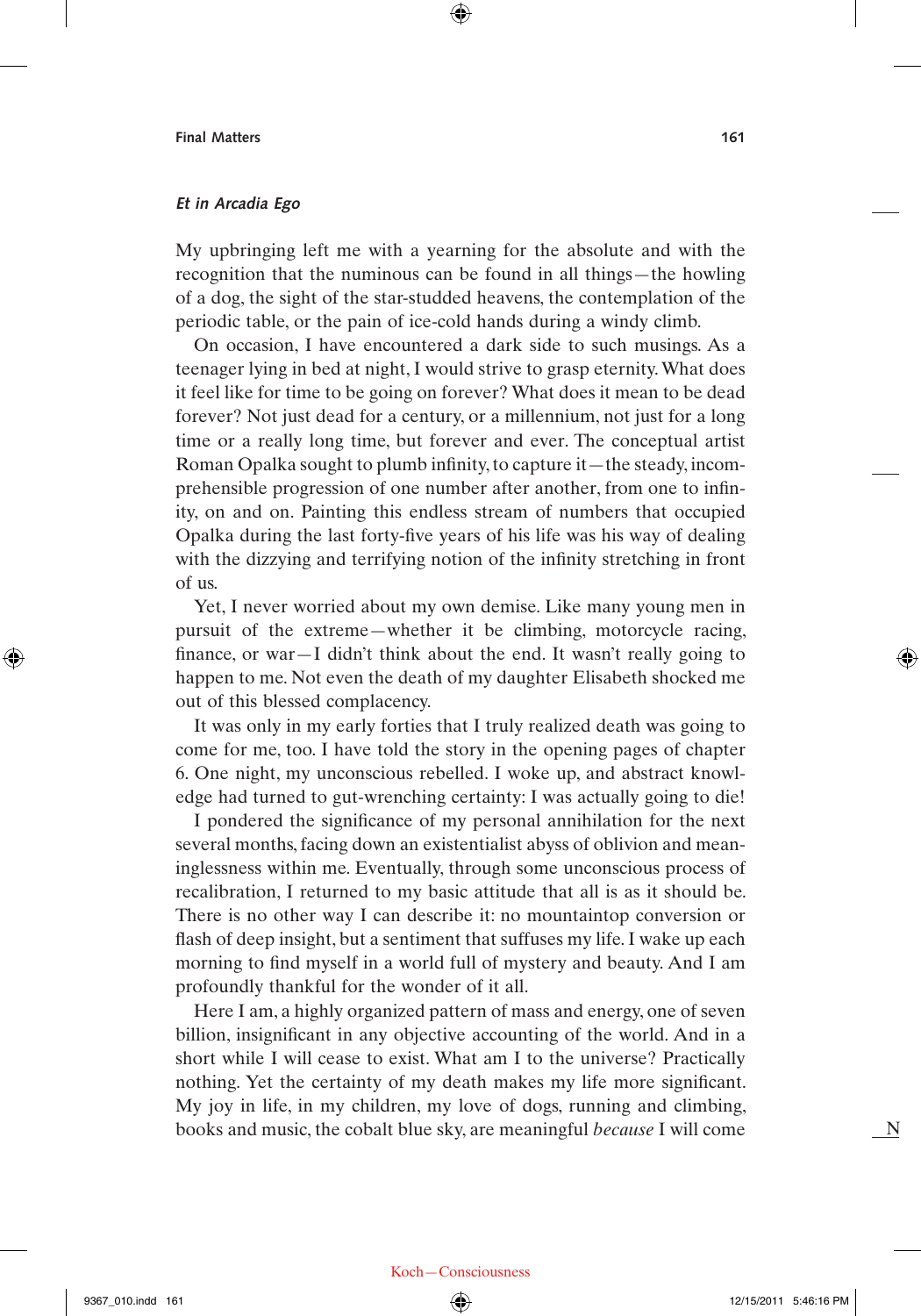to an end. And that is as it should be. I do not know what will come afterward, if there is an afterward in the usual sense of the word, but whatever it is, I know in my bones that everything is for the best.

 $\textcircled{\scriptsize{+}}$ 

This sentiment is tied in with my overall sunny and optimistic disposition, which is largely determined by genetic factors and was amplified by the benign circumstances in which I grew up. I can't take credit for either.

Edith is the strong, centered, and responsible woman who kept me grounded for close to three decades. She enabled me to develop fully as a professor and a scientist. She put her career on hold for many years to raise our children into the healthy, smart, resourceful, responsible, and beautiful adults that they are today. This meant that I could read and sing them to sleep, travel to foreign countries and hike, camp, and river raft with them, help with their homework and school projects, and indulge in all the other pleasures of fatherhood without any significant sacrifices to my professional life.

And we enjoyed the company of a fluctuating number of big, hairy, boisterous dogs—Trixie, Nosy, Bella, and Falko. Next to children, they are the best things in life.

Together with a handful of colleagues, I inaugurated and directed two science summer schools: one on computational neuroscience at the Marine Biological Laboratory at Woods Hole, Massachusetts, on the Atlantic shore, and another one on neuromorphic engineering (what engineers can learn from neurobiology) in Telluride, Colorado, in the Rocky Mountains. Both remain popular. Each summer, our family spent four intense weeks in these glorious places. This was the happiest period of my life.

Those halcyon days came to an end when my son and daughter left for college. I missed them more than anything else. To fill that enormous void and to keep my energy channeled, I took up rock climbing in the Sierra Nevada and Yosemite Valley, long-distance trail running in the local mountains, marathons in Death Valley, and so on—anything challenging to combat my growing restlessness. I was suffering from acute empty nest syndrome.

Then Francis left my life. I was with him in his home study when his oncologist called, confirming that his colon cancer had returned with a vengeance. He stared off into the distance for a minute or two, and then returned to our reading. This diagnosis was discussed with Odile during lunch, but that was the extent of it for that day. Of course, I wasn't reading his dark thoughts during that night. But I did recall an earlier conversation in which he confessed to me that his own, not too distant, end made

N

⊕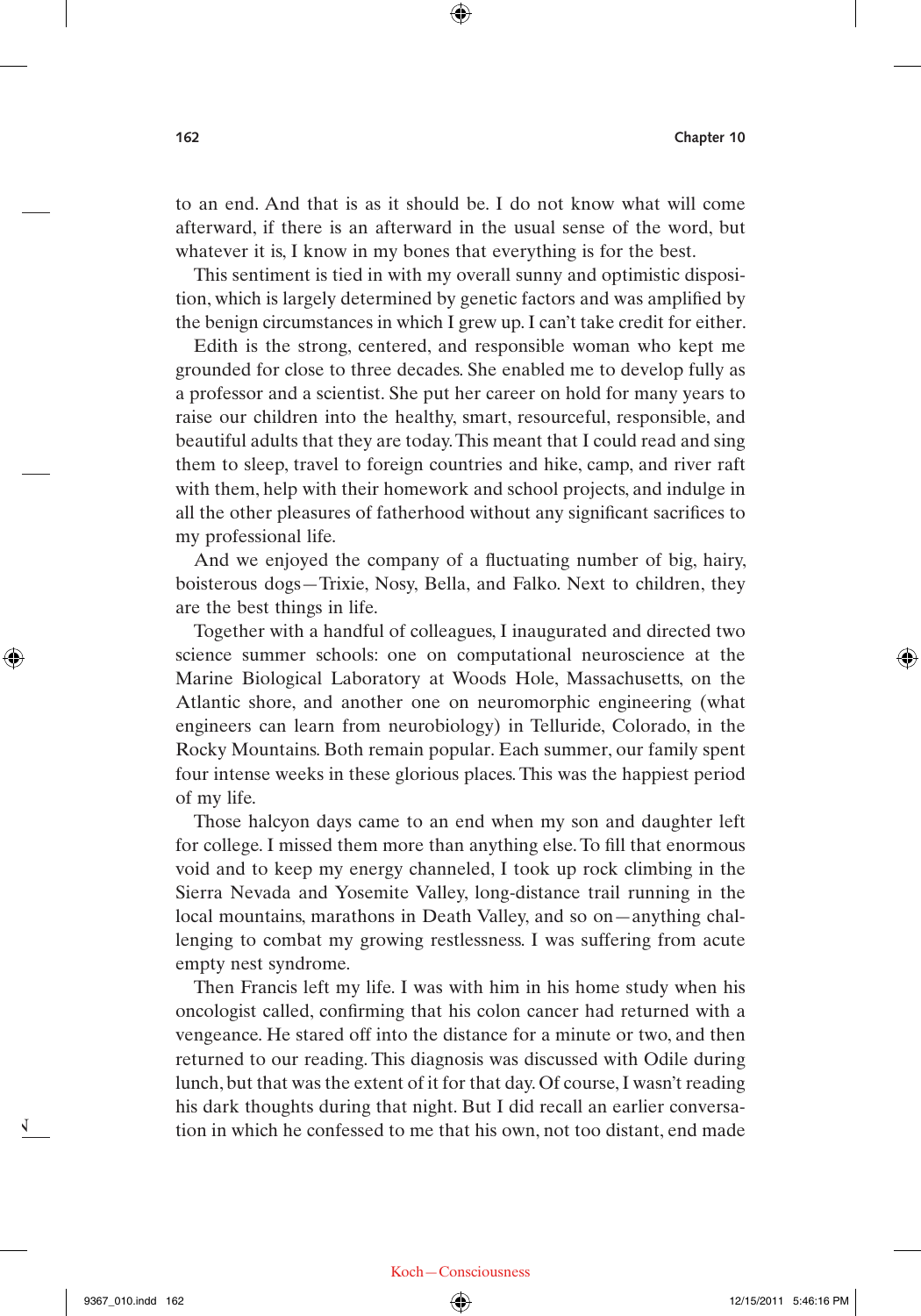him sad but that he was resolved to not waste any remaining time by fruitless ruminations and ponderings nor by chasing high-risk experimental therapies. Here I saw him practice this resolution. What mind control! What composure!

⊕

A few months later, suffering from the nauseating effects of chemotherapy that failed to stop the spread of the cancer, he put down the telephone in the neighboring room and shuffled past me on the way to the bathroom. When he returned to resume the phone conversation, he dryly remarked in passing, "Now I can truly tell them that their idea made me throw up." (Somebody was trying to convince Francis to sign off on the creation of a bobblehead of him.) With a view of the inevitable, Francis gave me a life-sized, black-and-white photograph of him, as I knew him. Sitting in a wicker chair, he ironically gazes at the viewer with a twinkle in his eyes. Signed "For Christof—Francis—Keeping an eye on you," it watches over me in my office.

In summer 2004, Francis phoned me on the way to the hospital to tell me that his emendations to our last manuscript, on the function of the claustrum, a sheet-like structure beneath the cortex, would be delayed. Yet he kept on working, dictating corrections to his secretary from the clinic. Two days later he died. Odile recounted how on his deathbed, Francis hallucinated arguing with me about rapidly firing claustrum neurons and their connection to consciousness, a scientist to the bitter end. He was my mentor, my close intellectual companion, and my hero for the unflinching manner in which he dealt with aging and mortality. His absence left a gaping hole in my life.

My father had passed away in the opening weeks of the third millennium, leaving me without an elder mentor to turn to for guidance and support. My disquiet was compounded, paradoxically, by the successful publication of *The Quest for Consciousness*. I had worked hard over many years toward that goal, which at times appeared very distant. Now that the race was run, I felt listless, bereft of a clear mission. I needed the challenge of an Annapurna in my life.

Precipitated by these cumulative departures, I grew estranged from my wife and left. It is easy enough to state this matter-of-factly, but these few words encompass a degree of misery, distress, pain, and anger over a protracted period that is impossible to put to paper. (Watch Ingmar Bergman's cimmerian masterpiece *Scenes from a Marriage* to understand what I mean.) I went through a searing crisis, experiencing first-hand the power of the unconscious to shape feelings and actions in a way that escapes conscious insight. Once those forces were unleashed, I was

↔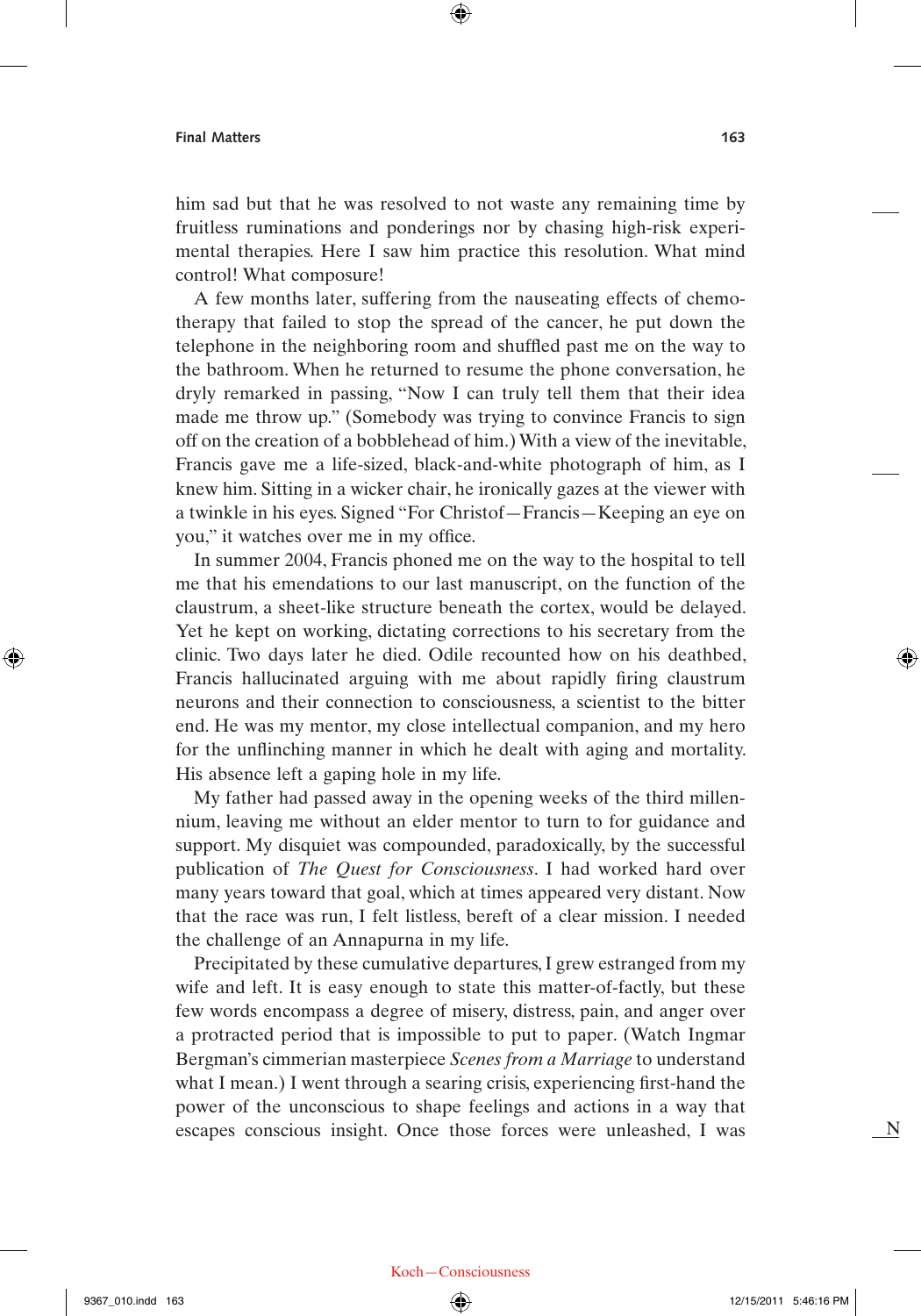unable to master them. Or perhaps I was unwilling to master them. There is a reason that Dante consigns sinners who "made reason subject to desire" to the Second Circle of Hell. It was, without a doubt, the grim, low point of my life. Yet something was compelling me onward.

 $\textcircled{\scriptsize{+}}$ 

Spinoza coined a beautiful expression, *sub specie aeternitatis* literally, "under the form of eternity." This is the remote viewpoint. Look down onto the Milky Way from far above its central black hole. You see a swirling disk of hundreds of billion of stars, many of them surrounded by tiny, dark associates. Some of these planets harbor life. On one of them, semi-intelligent, violent, and social primates furiously couple and uncouple. They endow this frenetic, anthill activity with great cosmic importance. These pairings last but the blink of an eye, the flash of a firefly, the flight of an arrow, compared with the time it takes the majestic galactic wheel to complete one rotation.

My anguish begins to recede in significance when viewed in this celestial light of deep time. My tribulations are not meaningless—I am no nihilist—but they should not, and will not, overwhelm my life. Having lost my central sun, I am a solitary planet now, wandering in the silent spaces between the stars. I am slowly regaining some measure of that inner peace, the equanimity, what the epicureans called ataraxia that I had for so long.

To come to terms with my actions, I studied what science knows about voluntary acts and free will, which explains the genesis of chapter 7. What I took from my readings is that I am less free than I feel I am. Myriad events and predispositions influence me. Yet I can't hide behind biological urges or anonymous social forces. I must act as if "I" am fully responsible, for otherwise all meaning would be leached from this word and from the notions of good and bad actions.

One night, in the midst of my crisis, I emptied a bottle of Barolo while watching the fantasy action movie *The Highlander* and felt in need of some symbolic gesture. At midnight I decided to run to the top of Mount Wilson, which rises more than five thousand feet above Pasadena. After an hour stumbling around with my headlamp and becoming nauseated, I realized that I was being stupid and turned back—but not before shouting into the dark the closing line of the poem *Invictus*: "I am the master of my fate, I am the captain of my soul." This is a perhaps overenthusiastic expression of my position on the question of free will: For better or worse, I am the principal actor of my life.

Now that you've arrived at the coda of this autobiographical chapter, I can confess what has become obvious by this point. I was driven to

N

↔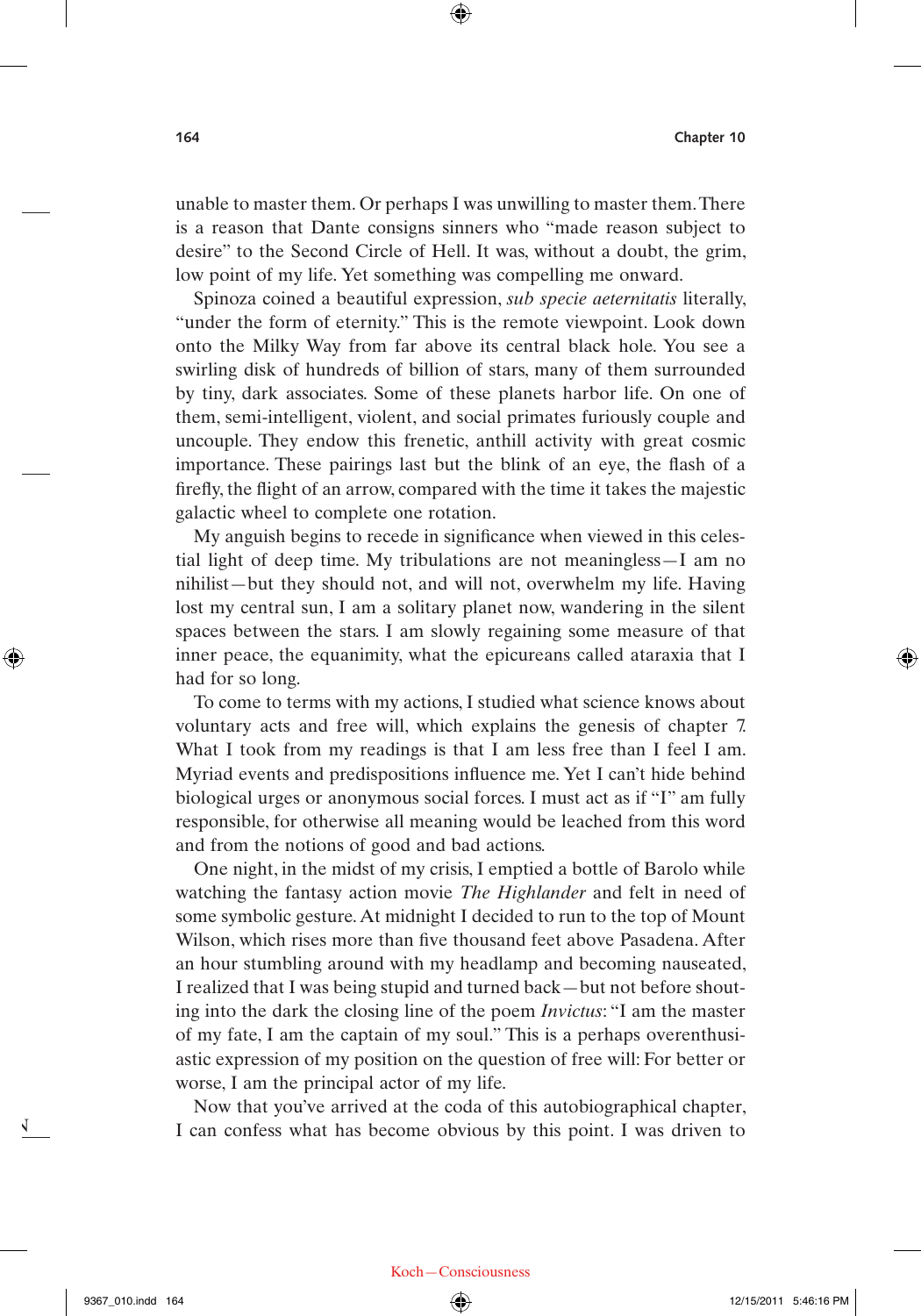write this book for a trifecta of reasons—to describe my quest for the material roots of consciousness, to come to terms with my personal failings, and to bring my search for a unifying view of the universe and my role in it that does justice to both chance and necessity to a satisfactory conclusion.

⊕

## **Nailing My Colors to the Mast**

This is the end of my story. I'm optimistic that science is poised fully to comprehend the mind–body problem. To paraphrase language from Corinthians, "For now we see through a laboratory, darkly, but then shall we know."

I do believe that some deep and elemental organizing principle created the universe and set it in motion for a purpose I cannot comprehend. I grew up calling this entity God. It is much closer to Spinoza's God than to the God of Michelangelo's painting. The mystic Angelus Silesius, a contemporary of Descartes, captures the paradoxical essence of the selfcaused Prime Mover as "*Gott ist ein lauter Nichts, ihn rührt kein Nun noch Hier*" (God is a lucent nothing, no Now nor Here can touch him).

The pioneering generation of stars had to die in spectacular supernova fashion to seed space with the heavier elements necessary for the second act of creation—the rise of self-replicating bags of chemicals on a rocky planet orbiting a young star at just the right distance. The competitive pressures of natural selection triggered the third act of creation—the accession of creatures endowed with sentience, with subjective states. As the complexity of their nervous systems grew to staggering proportions, some of these creatures evolved the ability to think about themselves and to contemplate the splendidly beautiful and terrifyingly cruel world around them.

The rise of sentient life within time's wide circuit was inevitable. Teilhard de Chardin is correct in his view that islands within the universe—if not the whole cosmos—are evolving toward ever-greater complexity and self-knowledge. I am not saying that Earth had to bear life or that bipedal, big-brained primates had to walk the African grasslands. But I do believe that the laws of physics overwhelmingly favored the emergence of consciousness. The universe is a work in progress. Such a belief evokes jeremiads from many biologists and philosophers, but the evidence from cosmology, biology, and history is compelling.

Spiritual traditions encourage us to reach out to our fellow travelers on the river of time. More than most secular ideologies, religions

⊕